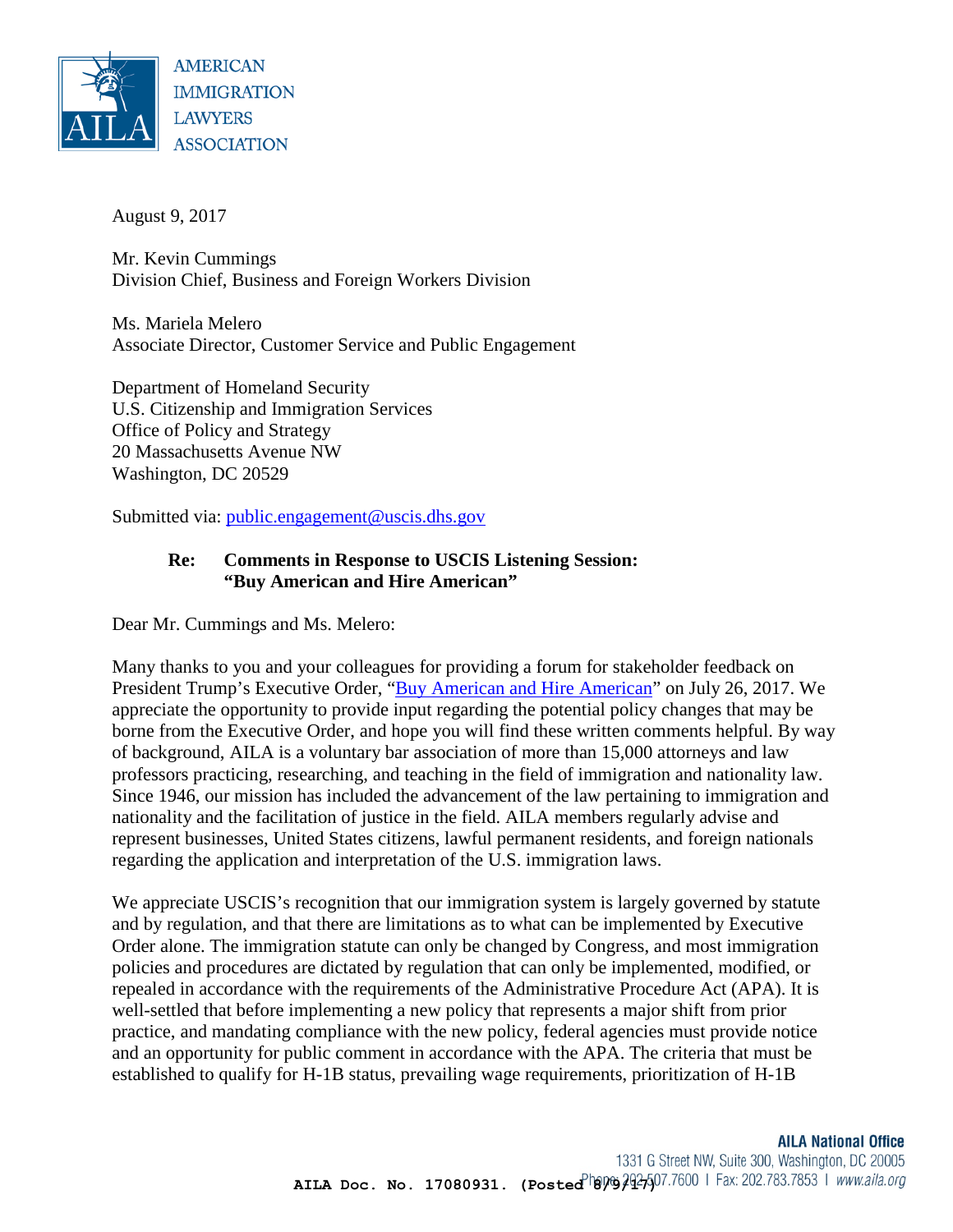workers, and maintenance of H-1B and other nonimmigrant statuses are all examples of changes that would require either a statutory change by Congress, or at minimum, notice and comment rulemaking. In implementing the "Buy American and Hire American" Executive Order, even if USCIS determines that a policy change does not require rulemaking, we hope that the agency will at a minimum provide the public with notice of the change through a written policy directive and provide an opportunity to comment, rather than implementing changes through the adjudication process.<sup>[1](#page-1-0)</sup>

In addition, as USCIS considers various policy changes, we encourage the agency to make note of [the data released in advance of the call detailing the characteristics of H-1B petitions](https://www.uscis.gov/sites/default/files/USCIS/Resources/Reports%20and%20Studies/Immigration%20Forms%20Data/BAHA/h-1b-2007-2017-trend-tables.pdf)  [submitted over the course of the last 10 years.](https://www.uscis.gov/sites/default/files/USCIS/Resources/Reports%20and%20Studies/Immigration%20Forms%20Data/BAHA/h-1b-2007-2017-trend-tables.pdf) This data tells a very different story than recent media reports and presents a contrary reality to many of the statements articulated by callers during the July 26, 2017 listening session. For instance, according to the data, in 2017, the average H-1B worker was compensated at the rate of at least \$92,317 per year. This contradicts the broad assumption that the H-1B visa is a tool to import "cheap labor" and undercut qualified Americans. The data also shows that nearly half of H-1B workers in 2017 earn well above \$100,000 per year. The company-specific data is even more telling, with H-1B workers at Netflix, for example, averaging \$322,405 per year. Finally, according to the data, in 2017, nearly 60 percent of H-1B workers possess a Master's degree or higher, which is a strong indicator that H-1B workers are already a highly educated group. The perception that H-1B workers are poorly educated or unable to perform at a competent level simply doesn't square with the USCIS data. Rather than showing that H-1B workers are a source of inexpensive labor, the data proves that the overwhelming majority of H-1B workers are both highly educated and well-paid.

We also encourage USCIS to examine the data with an eye toward determining whether there are factors that may be skewing some of the output, particularly relating to usage trends over the past decade. For example, a person not familiar with our immigration laws might read the data on page 1 of the chart and conclude that since 2007, the United States accepted petitions on behalf of more than 2 million individual H-1B beneficiaries from India, when in fact, that number could represent the cumulative total of many individuals reapplying for H-1B status multiple times over the course of the ten year period. There are several factors that would require the same individual to reapply for H-1B status. First, H-1B status may only be granted for a period of up to three years. Prior to the end of the three-year period, an individual who wishes to remain in H-1B status must, through a petitioning employer, file for an extension. Second, as a result of the lengthy employment-based green card backlogs, many nationals of India and China are forced to remain in H-1B status, and thus file multiple extension requests, for much longer than their counterparts from other countries. It is notable in this regard that the ten year period covered by the data correlates to the increasing backlog in the permanent resident categories for foreign workers. And lastly, individuals working according to a set contract are only granted H-1B status for the period that work is available and can be documented. As a result, many H-1B petitions are granted for one year (or less) and the individual must seek an extension of status when and if

 $\overline{\phantom{a}}$ 

<span id="page-1-0"></span><sup>&</sup>lt;sup>1</sup> Agencies must provide a reasoned explanation of the basis for denying an application petition if such denial results from a change in policy. *See Delta Air Lines v. Civil Aeronautics Bd*., 561 F.2d 293, 311 (D.C. Cir. 1970), cert. denied, 434 U.S. 1045 (1978); *Motor Vehicles Mfrs. Ass'n of the United States v. State Farm Mut. Auto Ins. Co.*, 463 U.S. 29, 42, 103 S.Ct. 2856, 2866, 77 L.Ed.2d 443 (1983) (overturning an agency reversal because the agency had provided no explanation for its change in policy).